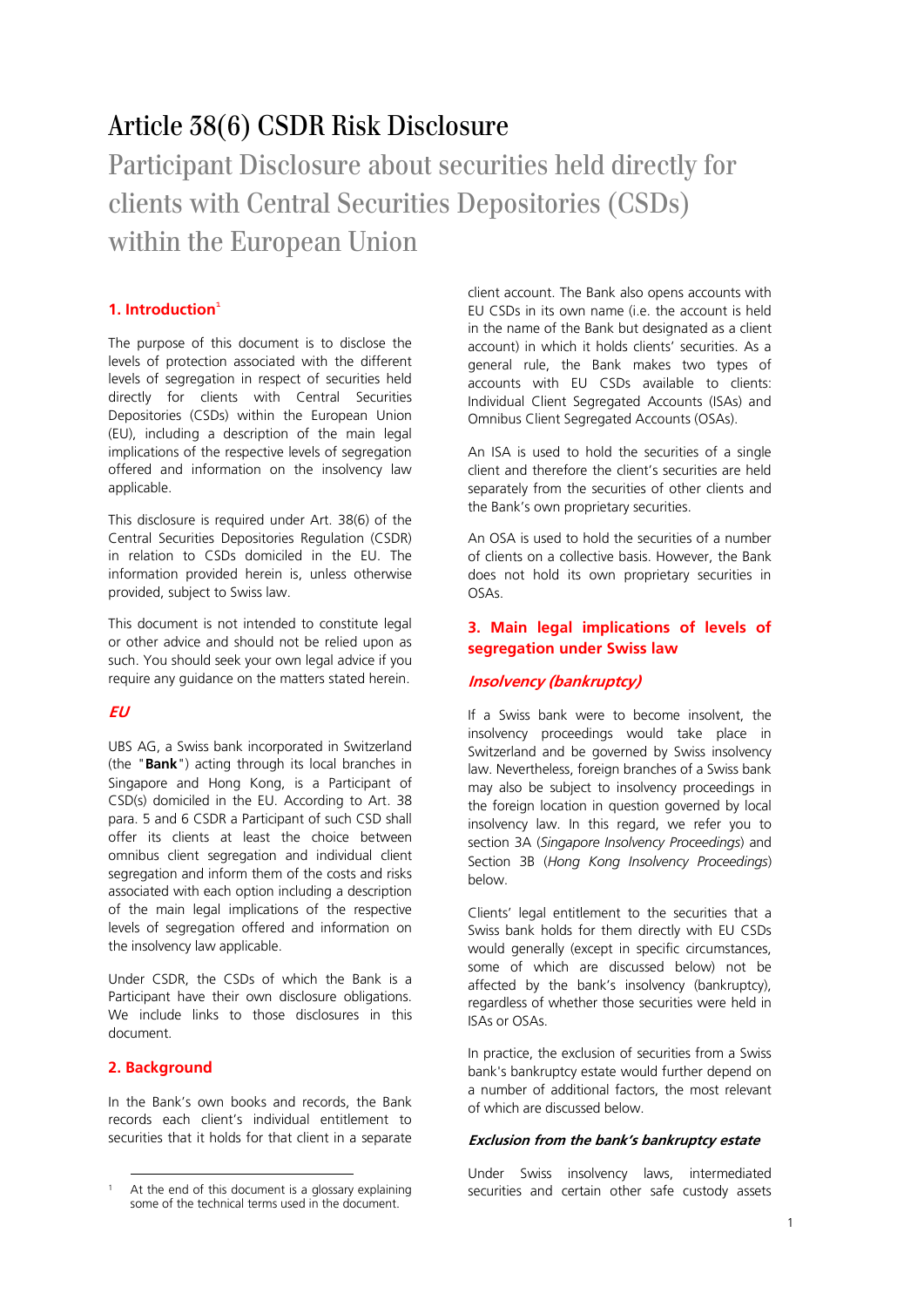within the meaning of the Banking Act booked on safekeeping accounts held by clients with a Swiss bank, as well as certain readily available claims of the bank to receive delivery of securities from third parties, do not form part of the bankruptcy estate. Instead, in an insolvency (bankruptcy) of a bank, they are designated to be excluded in favour of the relevant client, subject to any claims the bank has against the client.

According to Art. 11 FISA, a Swiss bank must hold with itself or with a sub-custodian or CSD intermediated securities (available securities) in a quantity and of a kind at least equal to, the total of intermediated securities credited to the securities accounts maintained by the bank for its clients<sup>2</sup>. A bank is also subject to strict requirements as to maintenance of accurate books and records and as to reconciliation of its records against those of the CSDs and sub-custodians with which the intermediated securities are held. Accordingly, as long as a bank maintains sufficient holdings of intermediated securities in accordance with its statutory obligations, clients should receive the same level of protection in the bank's insolvency, regardless of whether the intermediated securities are held in an ISA or an OSA. However, ISAs could contribute to swifter identification of client assets in a default scenario.

#### **Nature of clients' interests**

Although client's securities are held in the Bank's name at EU CSDs, the Bank holds them on behalf of the Bank's clients.

For securities that are held in an EU CSD, the nature of the entitlement embodied in a security also depends on the law, regulations and contractual framework applicable to such other CSDs and further parties involved in the custody chain. In such a case, entitlements that are available for exclusion may be limited to contractual claims against the CSD involved. Moreover, the ability of the client to exclude securities in the case of insolvency may depend on whether the CSD or any custodian in the custody chain could assert any right to set-off, retention right, security interest or similar right with respect to the securities (see also "Security interests" below).

# **Shortfalls**

As described above, the statutory requirements under Swiss laws are designed to ensure that a

Swiss bank holds intermediated securities in a quantity and a kind at least equal to the intermediated securities credited to client accounts. If notwithstanding these requirements there were a shortfall between the number of intermediated securities that a bank is obliged to deliver to clients and the number of intermediated securities that the bank holds on their behalf in either an ISA or an OSA, this could result in fewer intermediated securities than clients are entitled to being returned to them on the bank's insolvency. The way in which a shortfall could arise and would be treated may be different as between ISAs and OSAs.

# **How a shortfall may arise**

A shortfall could arise for a number of reasons including as a result of administrative error, intraday movements or counterparty default. In most cases a shortfall occurs as a result of a mismatch between the time when a bank receives intermediated securities and the earlier time when the delivery is booked to the account of the receiving account holder. In Switzerland, typically for exchange traded transactions, banks credit the client accounts immediately on trade date while the effective delivery may not occur intraday but later (most markets have settlement cycles of 2 or 3 days). As a result, a recipient client could dispose of its intermediated securities as soon as they are credited to its securities account, irrespective of whether the bank has actually already received the intermediated securities. This process is referred to as contractual settlement. Contractual settlement may therefore cause a difference between the bank's number of intermediated securities at the CSD and the clients' higher number of aggregated securities credited to their securities accounts. In the normal course of the settlement this processimmanent difference disappears at the end of the settlement cycle. Contractual settlement increases market liquidity, accelerates deliveries and settlement, and is based on the fact that a failed settlement of an exchange traded transaction (and the risk that, as a result, a bank does not hold sufficient available securities) is rare. The risk involved with shortfalls is further mitigated by the fact that, if a shortfall arises, a bank is obliged to acquire without delay securities if and to the extent the total number of available securities is less than the total number of securities credited to clients' accounts (see below).

In the case of an ISA, the securities held in the ISA can only be delivered out for the settlement of transactions made by the ISA client. As a matter of principle, this may reduce the risk of a shortfall in that account, but also increases the risk of settlement failure which, in turn, may incur additional costs (e.g. buy-in costs) and/or delay in

 $\overline{a}$ Available securities also include the bank's readily available rights to delivery of intermediated securities from other custodians during the regulatory or customary settlement period for the corresponding market, provided that this period does not exceed eight days.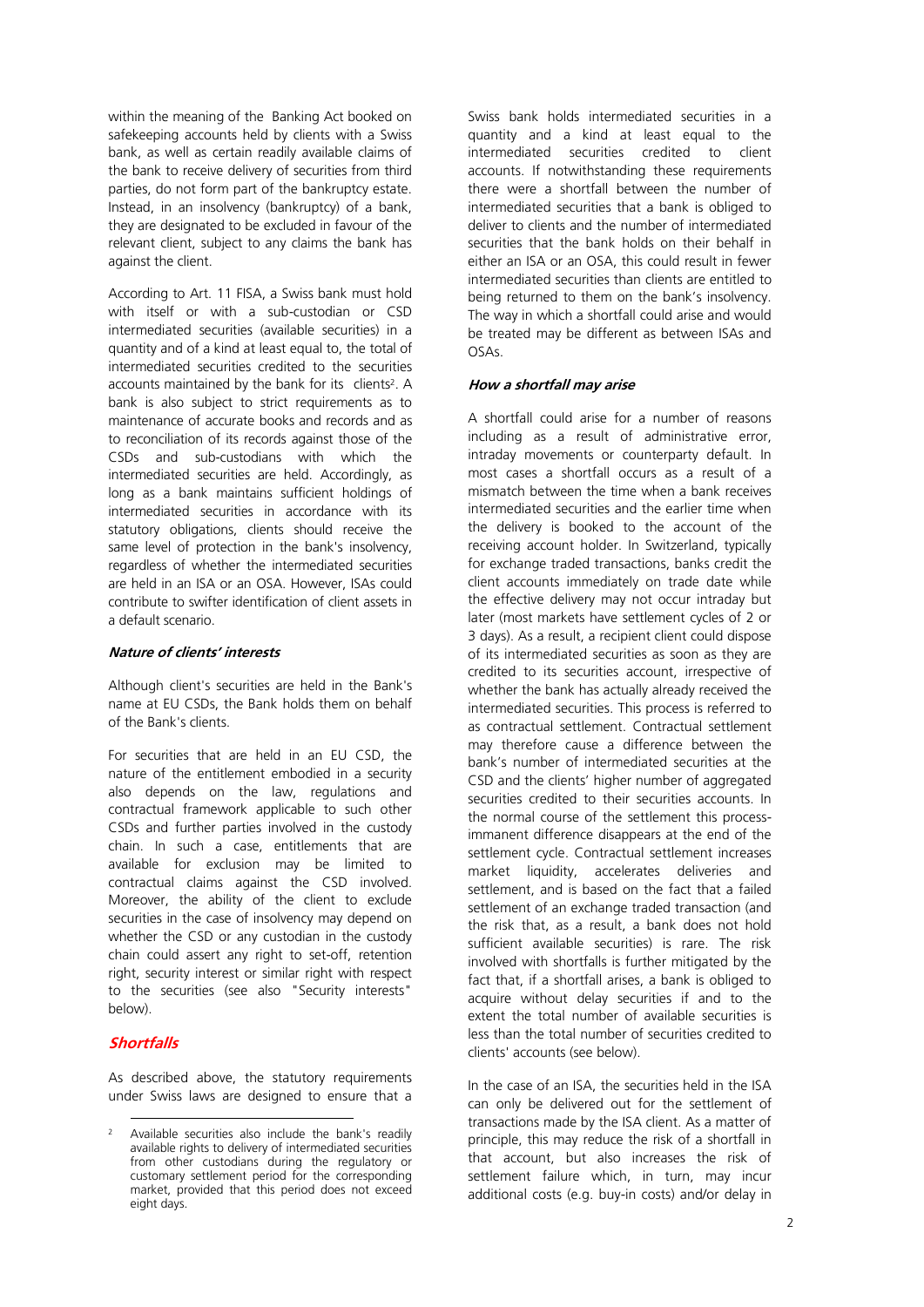settlements.

#### **Treatment of a shortfall**

In the case of an ISA, although arguments could be made that the relevant client should not be exposed to a shortfall that is clearly attributable to an account held for another client or clients, it cannot be excluded that a shortfall on any other (ISA or OSA) account would be shared rateably among clients, including clients who do not have an interest in the relevant account<sup>3</sup>. Accordingly, a client holding whose securities are held in an ISA may still be exposed to a shortfall on an account held for another client or clients.

In the case of an OSA, a shortfall attributable to the OSA would be shared rateably among the clients with an interest in the OSA (and potentially other clients). Therefore, a client may be exposed to a shortfall even where securities have been lost in circumstances which are completely unrelated to that client.

If a shortfall arises, the Bank has the obligation under Swiss law to acquire without delay securities if and to the extent the total number of available securities is less than the total number of securities credited to clients' accounts. If a shortfall arose and was not so covered, clients may have a claim for compensation against a Swiss bank. Furthermore, if the securities that may be excluded from the bank's bankruptcy estate (see above) are not sufficient to satisfy the claims relating to client accounts in full, securities of the same kind held by the bank for its own account will also be excluded for the benefit of the relevant clients.

If a Swiss bank were to become insolvent prior to covering a shortfall, clients would rank as general unsecured creditors for any amounts owing to them in connection with such a claim. Clients would therefore be exposed to the risks of a Swiss bank's insolvency, including the risk that they may not be able to recover all or part of any compensation claimed.

In order to calculate clients' shares of any shortfall in respect of an OSA, each client's entitlement to securities held within that account would need to be established as a matter of law and fact based on the bank's books and records. The shortfall would then be allocated among the clients as described above. It may therefore be a time-consuming process to confirm each client's entitlement and establish the securities available for exclusion. This could give rise to delays in returning securities and initial uncertainty for a client as to its actual entitlement on an insolvency.

#### **Security interests**

#### **Security interest granted to the CSD**

Where the CSD benefits from a security interest (either it benefits from a statutory right or a contractual right based on its terms and conditions) over securities held by the bank with it (including securities held for clients), there could be a delay in the return of securities to a client (and a possible shortfall) in the event that the bank failed to satisfy its obligations to the CSD and the security interest was enforced. This applies regardless of whether the securities are held in an ISA or an OSA. However, in practice, we would expect that the CSD would first seek recourse to any securities held in the bank's proprietary accounts to satisfy the bank's obligations and only then make use of securities in client accounts. We would also expect the CSD to enforce its security rateably across client accounts held with it. Furthermore, Swiss law requires the liquidator to satisfy claims of the CSD arising out of the custody of intermediated securities or the financing of their acquisition.<sup>4</sup>

#### **Security interest granted to third party**

Where a client purported to grant a security interest over its interest in securities held in an OSA and the security interest was asserted against the CSD with which the account was held, there could be a delay in the return of securities to all clients holding securities in the relevant account (and a possible shortfall in the account). However, in practice, the Bank would expect that the beneficiary of a security interest (pledgee) over a client's securities would perfect its security by notifying the Bank rather than the CSD and would seek to enforce the security against the Bank rather than against the CSD, with which it had no relationship.

# **3A. Main legal implications of levels of segregation under Singapore law**

#### **Singapore Insolvency Proceedings**

As a general rule, under Singapore law, even though the Bank is an entity incorporated or formed under the laws of Switzerland, the Singapore court has a discretionary jurisdiction to wind up the Bank if it has a *substantial connection* with Singapore and if:

A. the Bank is dissolved or has ceased to have a place of business in Singapore or has a place of business in Singapore only for the

 $\overline{a}$ <sup>3</sup> Cf. Art. 19 FISA.

<sup>1</sup> <sup>4</sup> Cf. Art. 17 para. 3 FISA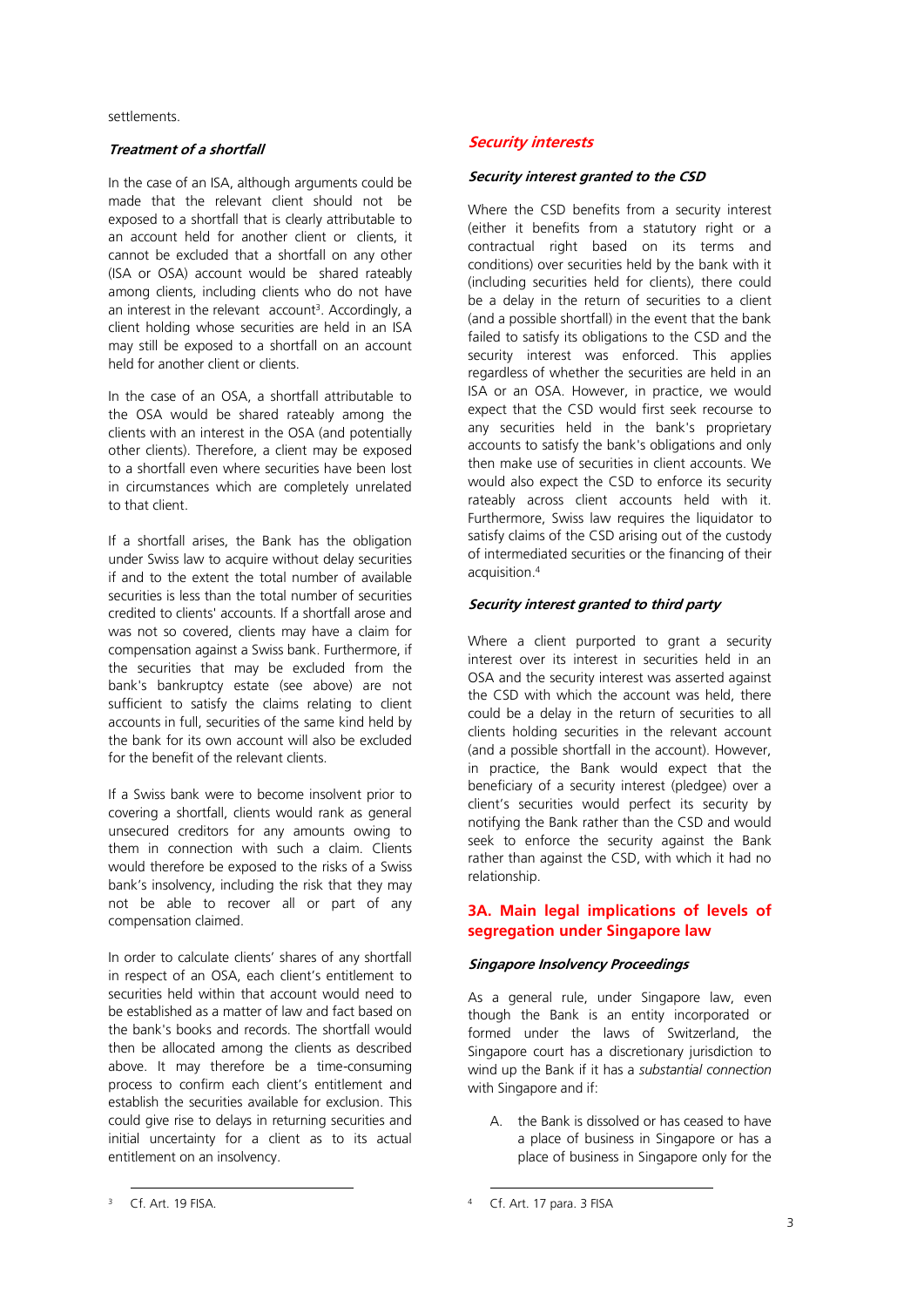purpose of winding up its affairs or has ceased to carry on business in Singapore;

- B. the Bank is unable to pay its debts; or
- C. the Singapore courts is of opinion that it is just and equitable that the Bank should be wound up.

A Singapore court may rely on the presence of one or more of the following factors to support a determination that the Bank has a substantial connection with Singapore:

- (i) the Bank's centre of main interests is located in Singapore;
- (ii) the Bank carries on business in Singapore or has a place of business in Singapore;
- (iii) the Bank is registered under Division 2 of Part XI of the Companies Act (Cap. 50) of Singapore;
- (iv) the Bank has substantial assets in Singapore;
- (v) the Bank has chosen Singapore law as the law governing a loan or other transaction, or the law governing the resolution of one or more disputes arising out of or in connection with a loan or other transaction; and
- (vi) the Bank has submitted to the jurisdiction of the Singapore courts for the resolution of one or more disputes relating to a loan or other transaction.

In addition, the Bank could also be subject to winding up under the Monetary Authority of Singapore (Cap. 186) of Singapore.

Clients' legal entitlement to the securities that the Bank acting through its Singapore branch holds for them would generally (except in specific circumstances, some of which are discussed below) not be affected by the Bank's insolvency, regardless of whether those securities are held in ISAs or OSAs.

#### **Protection from the Bank's insolvency**

Under the laws of Singapore, the customer asset rules as set out in Division 3 (*Customer's Assets*) of Part III of the Securities and Futures (*Licensing and Conduct of Busines*s) Regulations of Singapore ("**Customer Asset Rules**") may require a bank that receives customer's assets (i.e. securities) to be held on account of the customer to be held in a custody account (with itself or a third party custodian) on trust for the customer and to ensure that such customer's securities are not commingled with any other securities (although it is permissible for customer securities to be commingled with securities of another customer (i.e. OSAs)). Such securities that the Bank holds on trust for the customer do not form part of the insolvent estate of the Bank. The Customer Asset Rules contain strict requirements as to the terms of the custody arrangement, lending and mortgage of customer securities and the withdraw of customer securities.

Accordingly, as long as the Bank maintains sufficient holdings of intermediated securities in accordance with its obligations as a custodian, clients should receive the same level of protection in the Bank's insolvency, regardless of whether the intermediated securities are held in an ISA or an OSA. However, ISAs could contribute to swifter identification of client assets (i.e. securities) in a default scenario.

# **Shortfalls**

As described above, the statutory requirements under Singapore laws are designed to ensure that a bank holds intermediated securities on trust for customers. If notwithstanding these requirements there were a shortfall between the number of intermediated securities that a bank is obliged to deliver to clients and the number of intermediated securities that the bank holds on their behalf in either an ISA or an OSA, this could result in fewer intermediated securities than clients are entitled to being returned to them on the bank's insolvency. The way in which a shortfall could arise and would be treated may be different as between ISAs and OSAs.

See "*How a Shortfall may arise*" above which equally applies here.

# **Treatment of a shortfall**

In the case of an OSA, a shortfall attributable to the OSA would be shared rateably among the clients with an interest in the OSA. Therefore, a client may be exposed to a shortfall even where securities have been lost in circumstances which are completely unrelated to that client.

If a shortfall arises, and the Bank does not cover the shortfall, clients may have a claim for compensation against the Bank.

If the Bank were to become insolvent prior to covering a shortfall, clients would rank as general unsecured creditors for any amounts owing to them in connection with such a claim. Clients would therefore be exposed to the risks of the Bank's insolvency, including the risk that they may not be able to recover all or part of any compensation claimed.

In order to calculate clients' shares of any shortfall in respect of an OSA, each client's entitlement to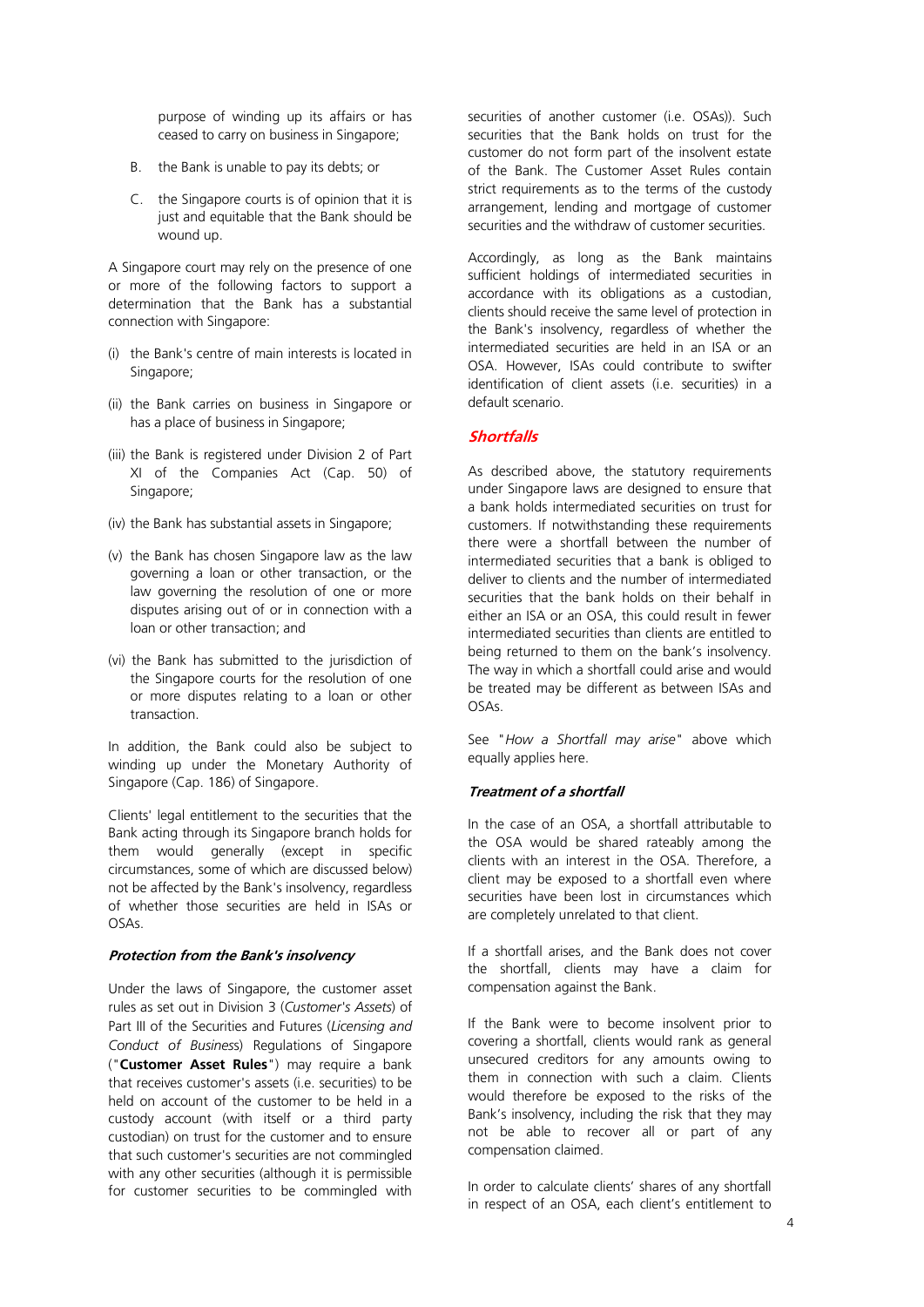securities held within that account would need to be established as a matter of law and fact based on the Bank's books and records. The shortfall would then be allocated among the clients as described above. It may therefore be a time-consuming process to confirm each client's entitlement and establish the securities available for allocation among clients in that OSA. This could give rise to delays in returning securities and initial uncertainty for a client as to its actual entitlement on an insolvency.

#### **Security interests**

See "*Security interest granted to the CSD*" which equally applies here.

See "*Security interest granted to third party*" which equally applies here.

# **3B. Main legal implications of levels of segregation under Hong Kong law**

#### **Hong Kong Insolvency Proceedings**

As a general rule, under Hong Kong law, although the Bank is an entity incorporated or formed under the laws of Switzerland, the Hong Kong courts may order the winding-up of the Bank in Hong Kong if:

- A. any of the following grounds (the "**Grounds for Winding-up**") are satisfied:
	- i. the Bank is dissolved, or has ceased to carry on business, or is carrying on business only for the purpose of winding up its affairs;
	- ii. the Bank is unable to pay its debts; or
	- iii. the Hong Kong court is of the opinion that it is just and equitable that the Bank should be wound up; and
- B. the Bank has a "sufficient relationship" with Hong Kong. As a matter of Hong Kong law, there is no prescriptive list of grounds, the satisfaction of which will be found to demonstrate the existence of a "sufficient relationship" with Hong Kong. However, "sufficient relationship" with Hong Kong is commonly (although not necessarily) demonstrated by the presence of assets within the jurisdiction.

In addition, as the Bank is an "authorized institution" under the Banking Ordinance (Chapter 155 of the Laws of Hong Kong) (the "**Banking Ordinance**"), the Hong Kong courts may, upon a

petition from the Financial Secretary of Hong Kong acting in accordance with a direction of the Chief Executive of Hong Kong in Council under section 53(1)(iii) of the Banking Ordinance, order the winding-up of the Bank in Hong Kong if:

- A. any of the Grounds for Winding-up are satisfied; and
- B. the Hong Kong court is satisfied that it is in the public interest that the Bank should be wound-up.

#### **Treatment of securities held for clients in Hong Kong Insolvency Proceedings**

As a matter of Hong Kong law, provided that (a) securities held by the Bank for a client are, pursuant to the terms of an agreement between the Bank and such client, held by the Bank as "custodian" or "trustee" for such client, and (b) the securities can be identified as separate to the Bank's holding of securities, the Bank will be regarded as holding the beneficial entitlement to such securities on trust for such client. Accordingly, if the Bank were to become subject to insolvency proceedings in Hong Kong, such securities would not constitute assets belonging to the bank available for distribution to its creditors.

The commingling of the securities of two or more clients by holding such securities in an OSA should not affect the position described in the paragraph above. However, client securities held in an OSA may be affected by problems arising in relation to custody services provided by the Bank to other clients, for example settlement delays or failures or missing securities.

Securities held by the Bank for a customer may also, in certain circumstances, be subject to the provisions of the Securities and Futures (Client Securities) Rules (Chapter 571H of the Laws of Hong Kong) (the "**Client Securities Rules**"). The Client Securities Rules prescribe that client securities subject to the rules must be either (a) deposited and held in a segregated client securities account with an authorized financial institution, an approved custodian or another intermediary licensed for dealing in securities, or (b) registered in the name of the client on whose behalf the client securities have been received. Client securities held in accordance with the requirements of the Client Securities Rules will not constitute assets belonging to the Bank available for distribution to its creditors in the event that the Bank becomes subject to insolvency proceedings in Hong Kong.

Accordingly, as long as the Bank maintains sufficient holdings of intermediated securities in accordance with its obligations as a custodian,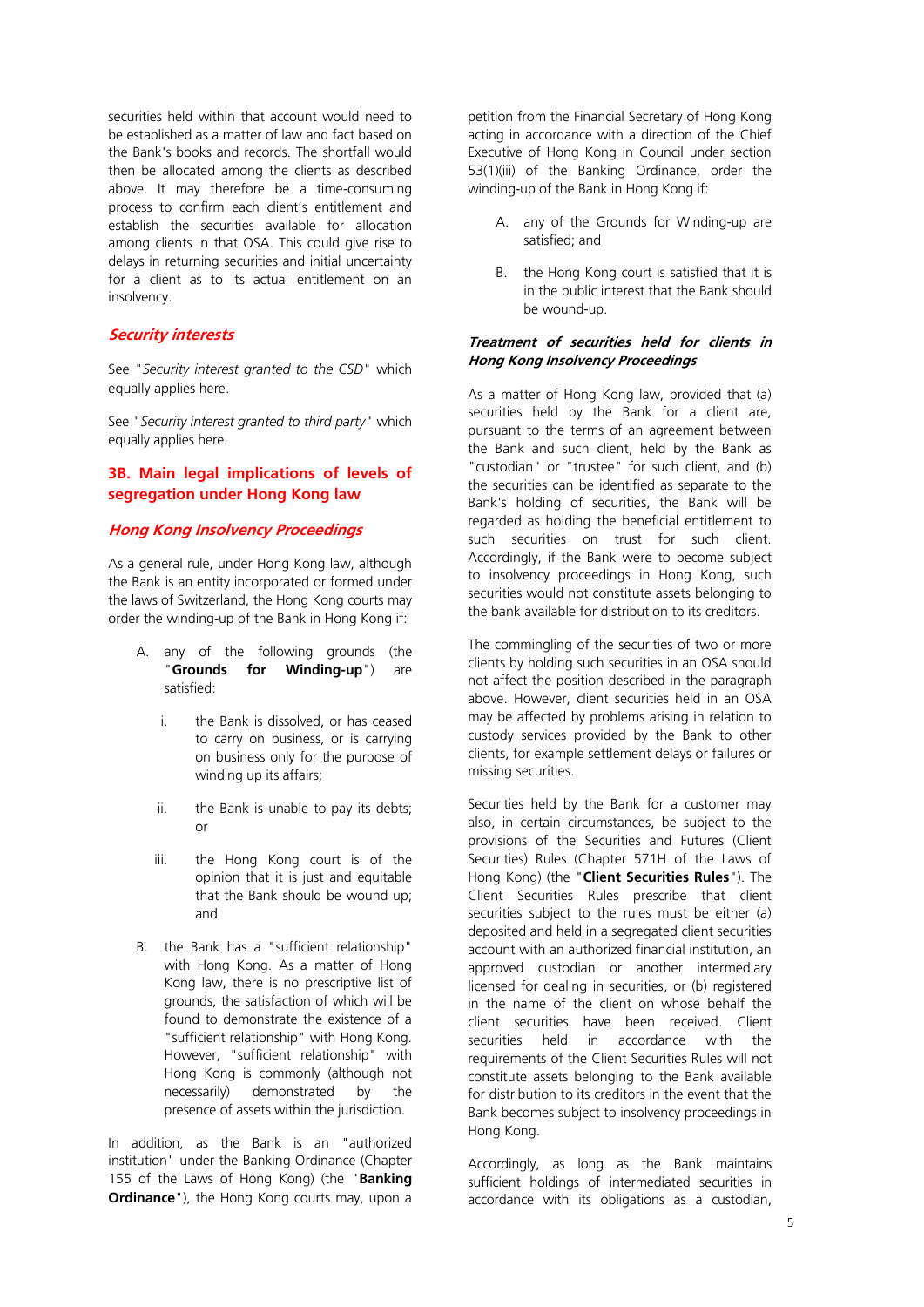clients should receive the same level of protection in the Bank's insolvency, regardless of whether the intermediated securities are held in an ISA or an OSA. However, ISAs could contribute to swifter identification of client assets in a default scenario.

#### **Hong Kong resolution proceedings**

In addition to Hong Kong insolvency proceedings, the Bank may become subject to special resolution proceedings in Hong Kong under the Financial Institutions (Resolution) Ordinance (Chapter 628 of the Laws of Hong Kong) (the "**FIRO**"). The FIRO provides a regime for the resolution of within scope financial institutions which have ceased, or are likely to cease, to be viable. A resolution authority has wide powers under the FIRO resolution regime to take action in relation to a within scope financial institution including, for example, bailing in liabilities owed by that financial institution or transferring such liabilities to a third party.

However, the objectives to which a resolution authority must have regard in exercising its powers to resolve a within scope financial institution under the FIRO include the protection of client assets of that institution to no less an extent than they would be protected in a winding-up of that financial institution. Further, client assets are expressly excluded from the scope of application of certain of the powers of a resolution authority under the FIRO, including the power to bail in liabilities of a within scope financial institution. Accordingly, provided that client securities of the Bank are held in the manner described under the heading "*Treatment of securities held for clients in Hong Kong Insolvency Proceedings*" above, if the Bank were to become subject to resolution proceedings under the FIRO, such client securities would likely be protected to the same extent that they would be protected if the Bank were to become subject to Hong Kong insolvency proceedings.

# **Shortfalls**

If there were a shortfall between the number of intermediated securities that the Bank is obliged to deliver to clients and the number of intermediated securities that the Bank holds on their behalf in either an ISA or an OSA, this could result in fewer intermediated securities than clients are entitled to being returned to them on the Bank's insolvency. The way in which a shortfall could arise and would be treated may be different as between ISAs and OSAs.

See "*How a Shortfall may arise*" above which equally applies here.

# **Treatment of a shortfall**

In the case of an OSA, a shortfall attributable to the OSA would be shared rateably among the clients with an interest in the OSA. Therefore, a client may be exposed to a shortfall even where securities have been lost in circumstances which are completely unrelated to that client.

If a shortfall arises, and the Bank does not cover the shortfall, clients may have a claim for compensation against the Bank.

If the Bank were to become insolvent prior to covering a shortfall, clients would rank as general unsecured creditors for any amounts owing to them in connection with such a claim. Clients would therefore be exposed to the risks of the Bank's insolvency, including the risk that they may not be able to recover all or part of any compensation claimed.

In order to calculate clients' shares of any shortfall in respect of an OSA, each client's entitlement to securities held within that account would need to be established as a matter of law and fact based on the Bank's books and records. The shortfall would then be allocated among the clients as described above. It may therefore be a time-consuming process to confirm each client's entitlement and establish the securities available for allocation among clients in that OSA. This could give rise to delays in returning securities and initial uncertainty for a client as to its actual entitlement on an insolvency.

#### **Security interests**

See "*Security interest granted to the CSD*" which equally applies here.

See "*Security interest granted to third party*" which equally applies here.

# **4. CSD disclosures (not applicable to the Swiss CSD)**

Set out below are links to the disclosures made by the CSDs in the EU in which UBS AG is a Participant:

#### **Clearstream Banking S.A. (CBL)**

*Link will be included as soon as it is available*

If you click on those links, you leave this information/website. These disclosures have been provided by the relevant CSDs. The Bank has not investigated or performed due diligence on the disclosures and websites and clients rely on the CSDs disclosures and websites at their own risk.